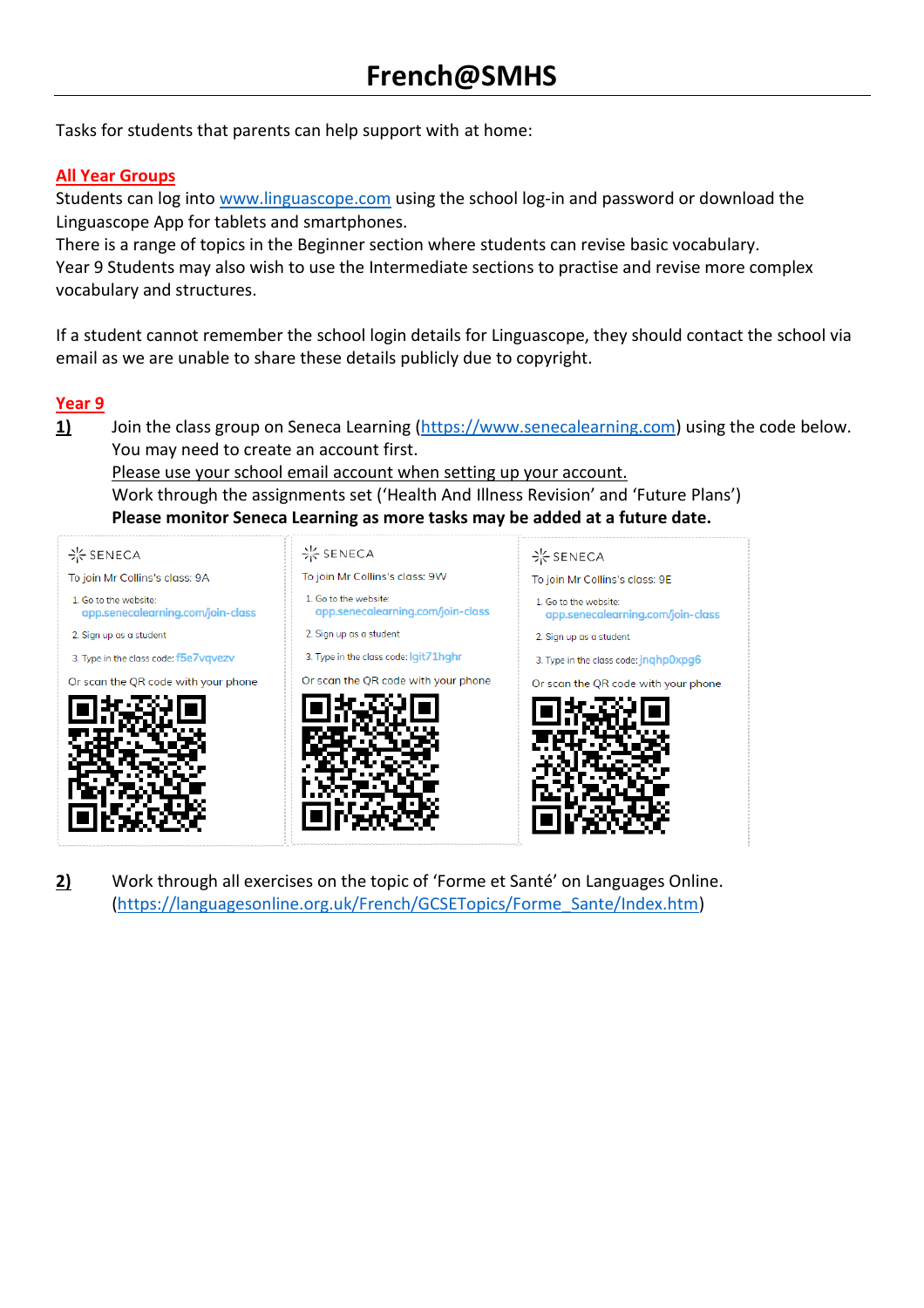# **Year 8**

1) Join the class group on Seneca Learning [\(https://www.senecalearning.com\)](https://www.senecalearning.com/) using the code below. You may need to create an account first.

If you are under 13, you will need parental permission to create an account. Please use your school email when setting up your account.

Work through the assignments set ('Sport and Free Time Revision' and 'Holidays') **Please monitor Seneca Learning as more tasks may be added at a future date.**





2. Follow this link [https://www.languagesonline.org.uk/French/ET2/Vouloir\\_Pouvoir/Index.htm](https://www.languagesonline.org.uk/French/ET2/Vouloir_Pouvoir/Index.htm) and complete tasks 1, 5, 8 and 12 on the verbs *devoir* (to have to) and *pouvoir* (to be able to).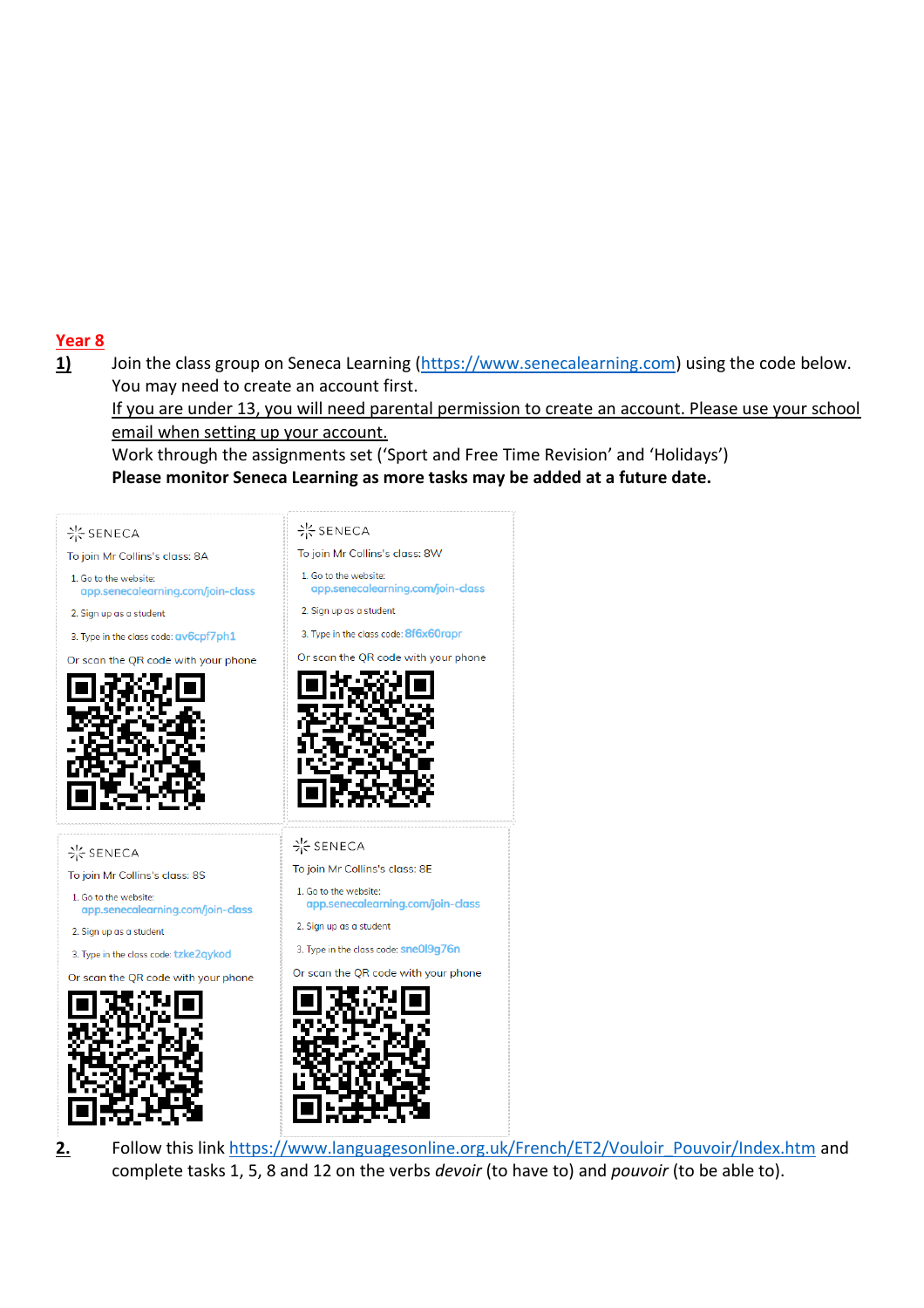# **Year 7**

1) Join the class group on Seneca Learning [\(https://www.senecalearning.com\)](https://www.senecalearning.com/) using the code below. You may need to create an account first.

If you are under 13, you will need parental permission to create an account. Please use your school email when setting up your account.

Work through the assignments set ('Là Où J'habite – Ma Ville' and 'Grammar: Nouns and Adjectives')

**Please monitor Seneca Learning as more tasks may be added at a future date.**

## · SENECA

To join Mr Collins's class: 7EA

- 1. Go to the website: app.senecalearning.com/join-class
- 2. Sign up as a student

3. Type in the class code: wfm2xitla

Or scan the QR code with your phone